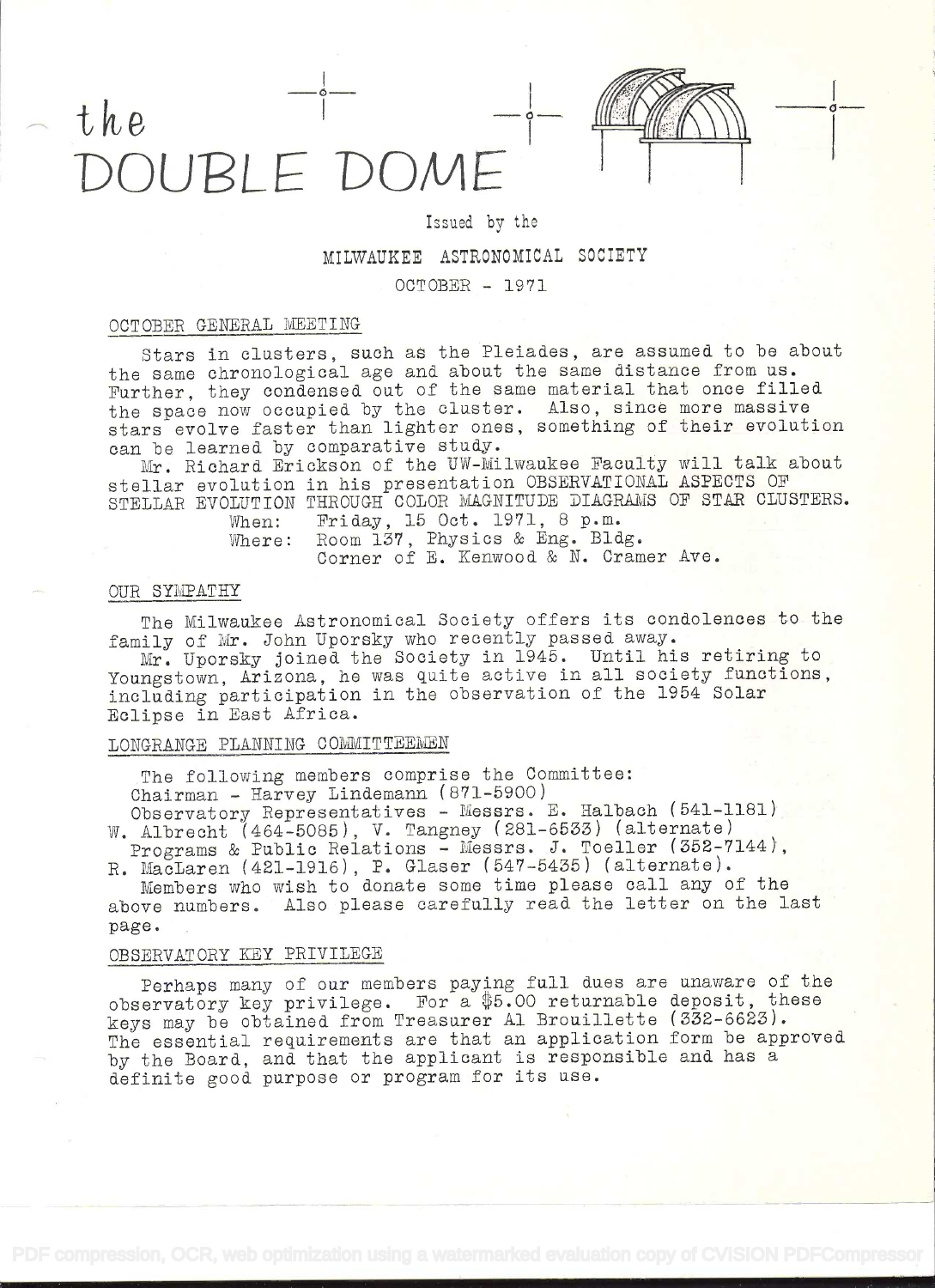$-2-$ 

### DUES INCREASE PROPOSED (HAVE YOU PAID YOURS?)

After a long discussion and with heavy heart, the Board of Directors decided a dues increase is necessary. Despite liberal quantities of do-it-yourself, increasing operating expenses such as mailing, Sky & Telescope subscriptions, etc. have resulted in a dwindling Treasary.

Since a Constitutional change is required, the proposal must be presented to the general membership in writing at least twice before a vote can be taken at a General Meeting.

The Board proposes dues be increased to

\$15 for General Membership

7.5O for Juniors

 $$15$  plus  $$1$  per extra member for family membership \$10 for non-resident members.

#### 3IINIOR PRIVILEGES

Juniors (all members under 16) are welcome at the Observatory on any Saturday night. Call the keyholder the Friday in advance. See "JOMAS" below.

#### WANT ADS

FOR SALE! 8" Cave Newtonian Reflector Telescope. For more information please contact Mr. John Watry at 835 Park Lane, Elm Grove, Wis. 53122. Phone 782-9419.

TRADE! A like new Edmund Motor driven equitorial mounting used but a few times. The owner would like to trade it for a richest field or short focus wide angle telescope. Also, a number of back issues of Sky & Telescope is offered to any Junior who will pick them up. Please call Mr. Floyd Mulhern, 8309 W. Burleigh, Apt. 1, Milw., Wis. 53222 (445-6043).

## BOARD MEETING

The Board will meet at the home of Mr. & Mrs. Edward Halbach, 2971 5. 52 St. , Friday, Oct. 22, at 7:30 p.m. Wives are welcome.

## **JOMAS**

Keyholders in charge Oct. - G. Hall 786-8579 30 Oct. - V. Tangney 281-6533 Oct. R. James 421-2162 6 Nov. - P. Mum 464-1539 Oct. - H. Lindemann 871-5900 13 Nov. - D. Ramthun 543-6635 Nov. - T. Renner 476-7824

JOMAS Leaders: Call keyholder the Friday before the observing night. Reserve the date even if usage is not certain - cancel Sat. if necessary. JOMAS Members: Call Pres. Peter Carian (543-0594), or Vice Pres. Mike Banach (383-5298) for information.

> LeRoy R. Simandi Double Dome Editor 4201 W. Highland Blvd. 933-3052 Milwaukee, Wis. 53208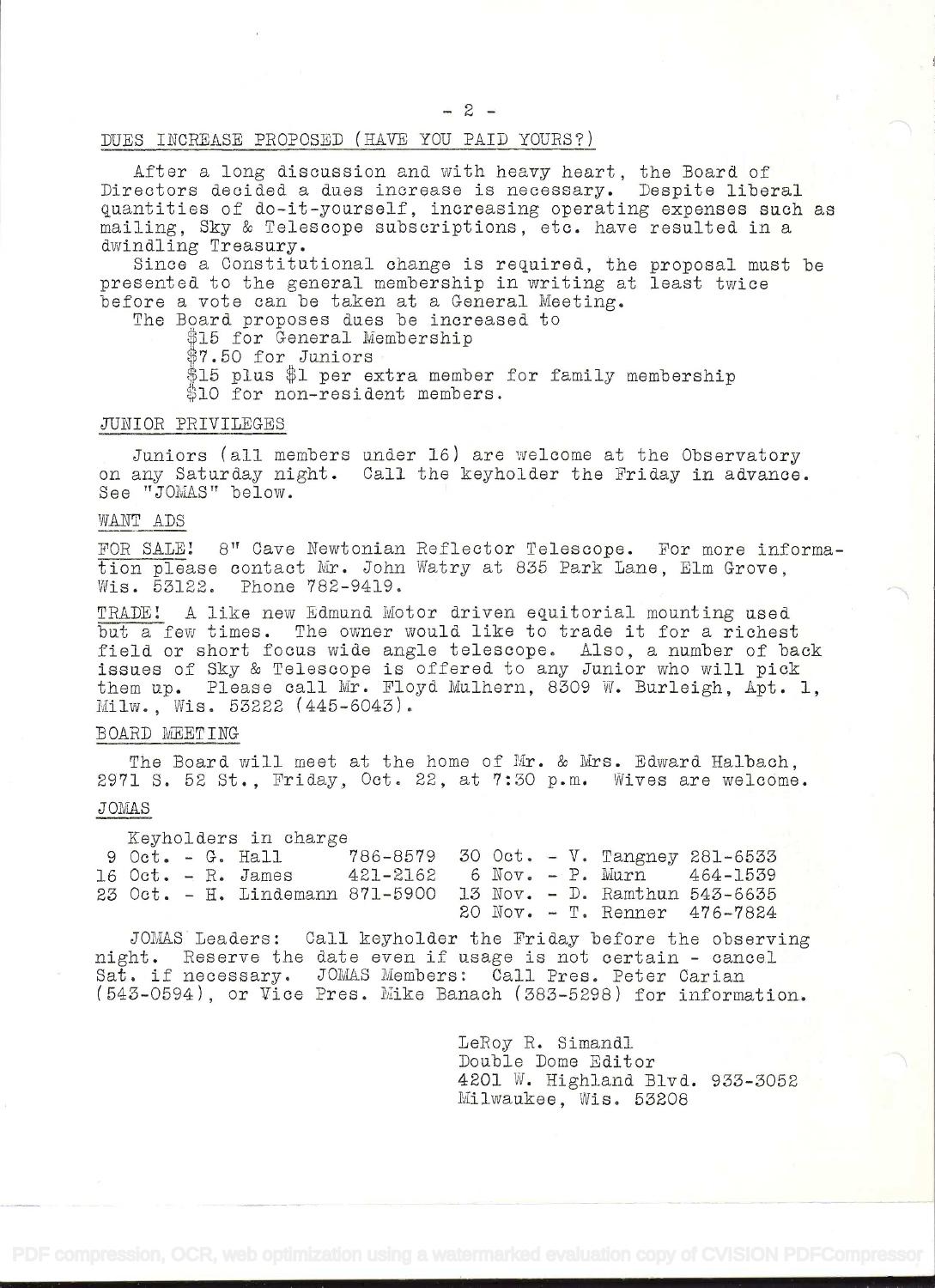## LETTER FROM YOUR LRPC CHAIRMAN

Mr. W. Collins President M.A.S.

After reviewing present needs and future plans of the Milwaukee Astronomical Society, the Planning Committee came to these conclusions:

- 1. More effective procedures mast be established to accomplish the aims and satisfy the needs of the Society.
- 2. Asking for volunteers on numerous previous occasions has not produced the desired results.
- 3. The finances of the Society are limited.
- 4. Many members may possibly not be aware of the number of tasks and problems confronting the Society.
- 5, A small minority of members has carried out the major portion of the tasks during the past years. (Tasks, incidentally, which are the responsibility of all the members, and requiring cooperative effort.)

Considering the Society's needs and aims, the Committee<br>mends enlisting participation by more members. Therefore recommends enlisting participation by more members. the Committee feels it necessary to ask members to accept specific assignments which they would be capable of completing, with the assistance of other members when necessary. It is recognized that circumstances may make it necessary to exempt some members from active participation in such assignments.

Major and/or special projects requiring the services of a contractor or specialist would, as heretofore, be handled directly.

The consensus of the Committee was that cooperation of individual members in sharing the tasks will minimize demands on any one member, and still produce effective results in conducting the Society's activities.

|                                     |  |          |  |  |  | H. J. Lindemann (Signed) |  |
|-------------------------------------|--|----------|--|--|--|--------------------------|--|
| cc: Committee members & alternates. |  |          |  |  |  | H. J. Lindemann          |  |
| M.A.S. Secretary                    |  | Chairman |  |  |  |                          |  |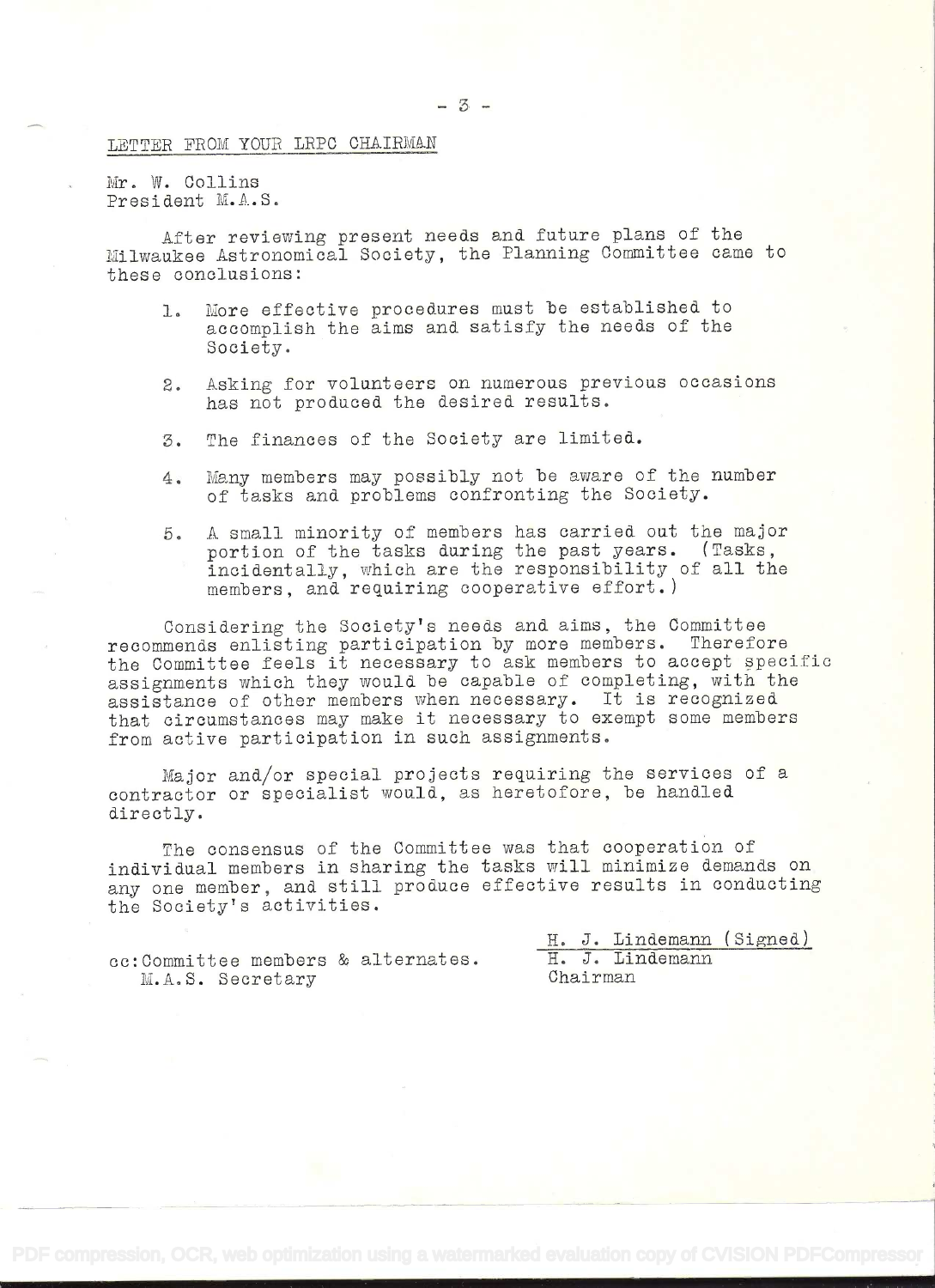Get acquainted with our new members and their interests! Mr. Paul Borchardt, 829 S. 120 St., West Allis <sup>53214</sup> 774-7725. Gen. astronomy, especially star clasters & Mars, and coin collecting Mr. Gerald Brantman, 1721 S. 58 St., West Allis 53214 321-4931 General astronomy Mr. Dennis Derouin, 812 E. Conway St., Milw. 53207 481-8271. Diversified astronomical interests, including<br>variable stars and photography. Also drag racing, muskie fishing, tropical fish, conservation, & ecology. Dr. & Mrs. Jacques Guertin, 3333 5th Av. (35 Com. Ct.) S. Mil. 53172 835-2921 X34. Photography, eclipses, planets (Mars, Asteroids, Jupiter, Saturn), tournament bridge & tennis. Mrs. Guertin: tennis, bridge, needlework, painting. Mr. Kenneth F. Krahn, 823 S. 120 St., West Allis 53214 771-7586. Gen. astronomy, photography, coin collecting. Mr. & Mrs. Harvey Kuehn, 2920 N. 78 St., Milw. 53222 774-6256. Moon, planets, electronics, photography. Mr. Joseph Nyland, 3751 N. 52 St., Milw. 53216 447-0066. Planets, earth magnetism, photography. Mr. Victor Parziale, 14980 Pomona Rd., Brookfield, 53005<br>786-9163. Star spectrophotography, fishing, butterfly collecting.<br>Mr. James Sudduth, Robert & Donald, 1225 Indianwood Dr., Brookfield, 53005 782-5311. Bob: Photography, radio, electronics. Don: Everything astronomical, radio, electronics. Don: Everything astronomical, radio,<br>butterfly collecting. Mr. Michael Wiggins, 4071 N. 61 St., Milw. 53216 464-9719. Planets, coins, stamps, electronics. Mr. Zacarias Guerrero, 3026 W. Wells, Milw., 53208 933-7188.<br>Moon, planets. Mr. Kevin Love, 13825 W. Marquette, New Berlin, 53151 425-5272. Photography, variable stars, aurora work. Mr. Michael Zahorik, 13603 Cardinal Parkway, New Berlin, <sup>53151</sup>786-7380. Variable stars, photography, doable stars. Mr. Gerry Samolyk, 4483 N. 53 St., Milw. 53218 462-1340. Mr. George W. Smith & Margaret, 1328 N. Jefferson St. Apt. 207, Milw. 53202 272-1699. Photography, moon, planets, distant celestial objects, golf.

#### WANT ADS

POR SALE 2.4' Tasco Altazimuth refractor with tripod and <sup>3</sup> eyepieces. Also  $4\frac{1}{2}$ " reflector with tripod and 2 eyepieces. Both instruments in excellent condition. Jesse Semon, N90-W16824 Pershing Av., Menomonee Falls, 53051 251-0693.

WILL TRADE a like-new Edmund Motor driven equatorial mount<br>used but a few times, for a richest field or short focus, wide angle telescope. Mr. Floyd Mulhern, 8309 W. Burleigh, Apt. 1, Milw. 53222 445-6043.